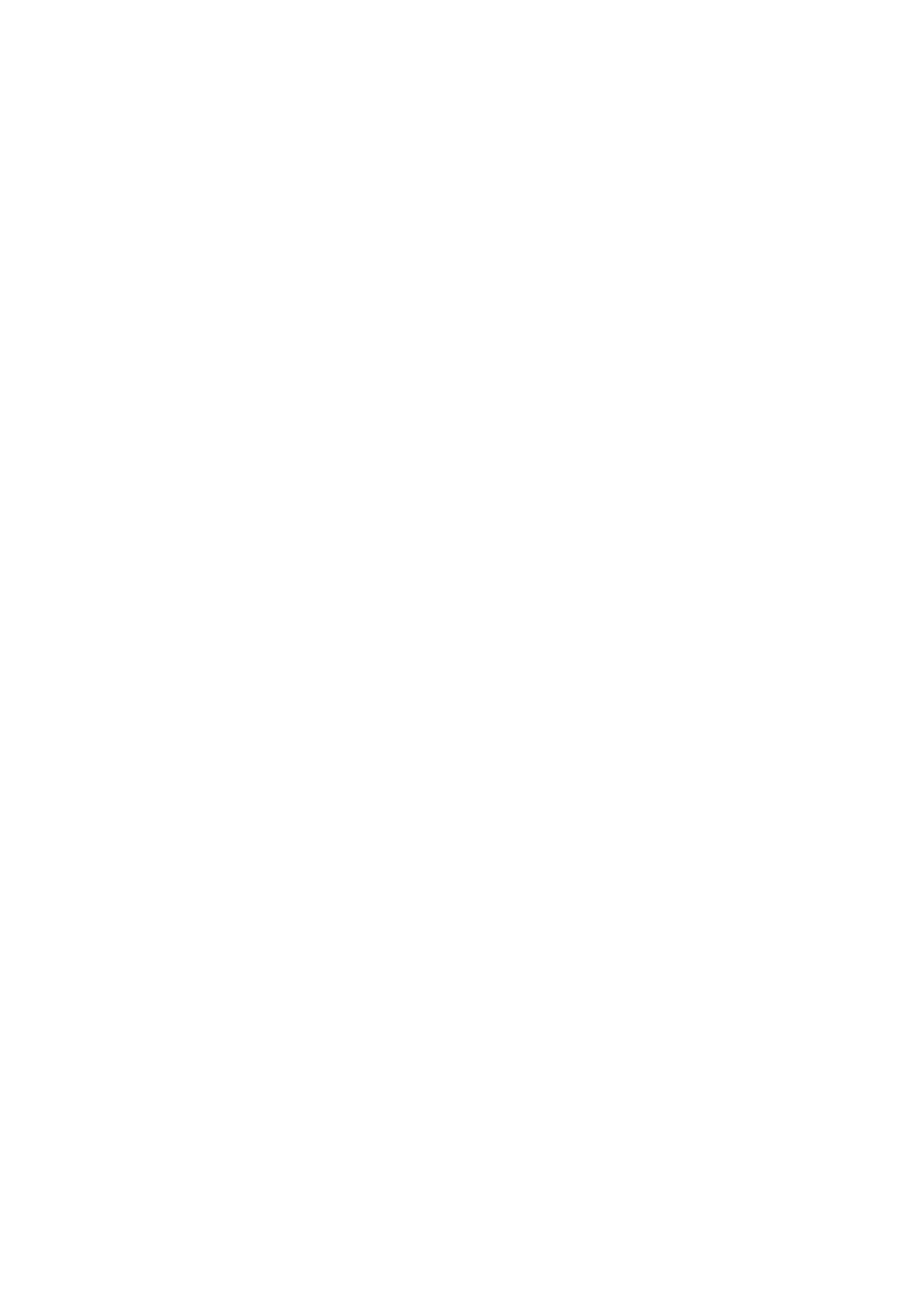#### NO VEHICLE WILL BE ALLOWED ON THE SHOW GROUND UNLESS DISPLAYING AN APPROPRIATE 'VEHICLE PASS'

#### **HEALTH & SAFETY**

All exhibitors should comply with the requirements set out in the Health and Safety Policy, organisation and arrangements of the Poynton Horticultural & Agricultural Society. [This policy may be viewed on our website or obtained from the 'Society Secretary and will be displayed in the Show Office prior to and during the Show.

Specifically, all exhibitors, trade stand occupiers and entertainment & catering providers are required to maintain their exhibits / areas in such a manner so as to comply with current Health and Safety Regulations and guidance, and to ensure that their activities do not endanger themselves, other exhibitors or members of the General Public.

Further specific advice and guidance is available via the Show's Health and Safety Officer, who may be contacted via the Show Office.

#### **BIO-SECURITY**

Exhibitors must enter the Showground through the Gate they are advised to use and comply with the instructions given by the Show's Bio-Security Officer.

**Livestock vehicles** – Exhibitor vehicles used to transport livestock must be externally clean. The Society reserves the right to refuse entry to any vehicle deemed not to be clean.

**Footwear & Clothing – Animal handlers must wear suitable clothing and** footwear

which is capable of being cleaned and disinfected.

*The key message is 'be clean and be seen to be clean'*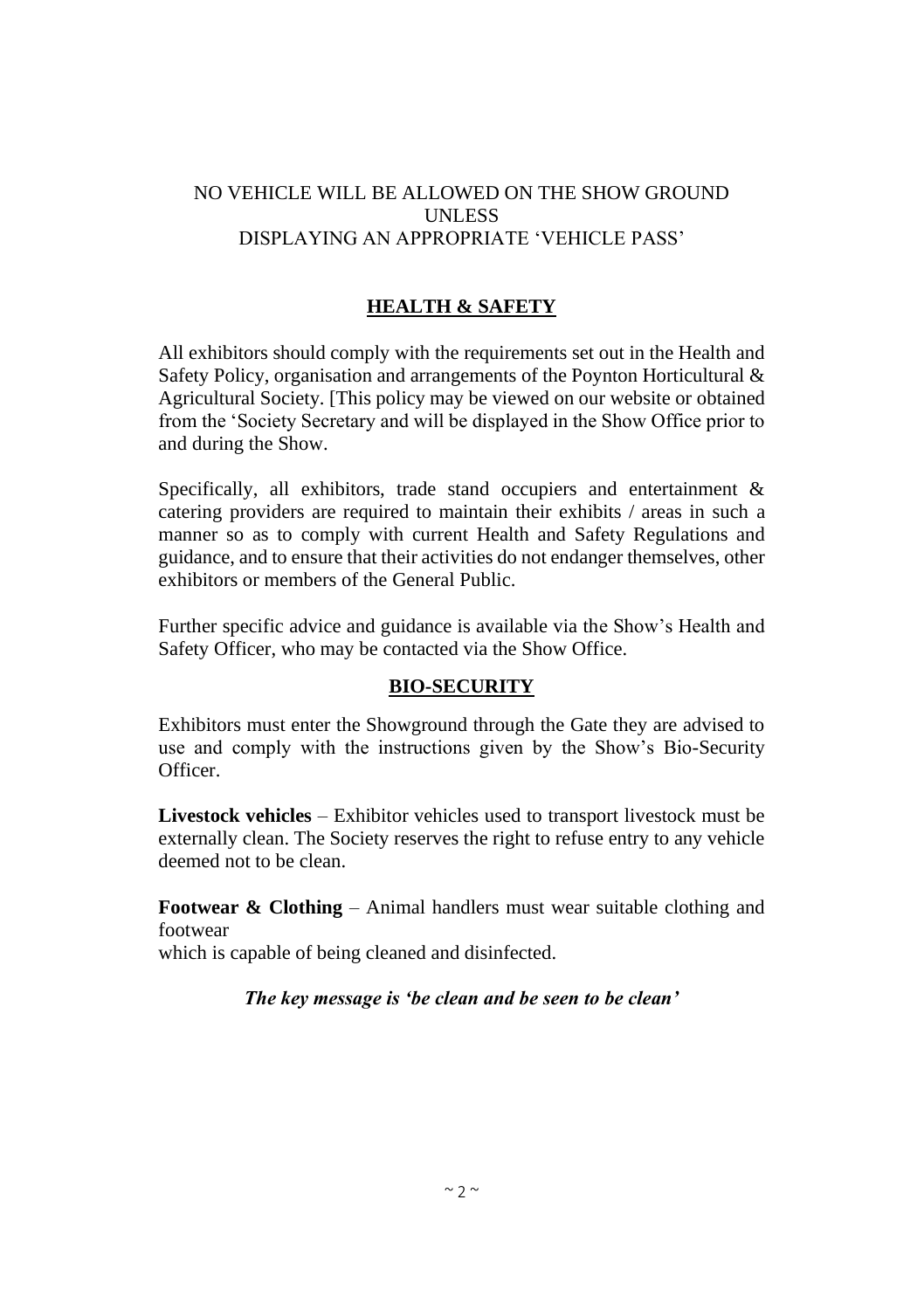#### **YOUR PRIVACY**

Poynton Show values your support and respects your privacy. We are committed to protecting your personal data and the processing of it, only in accordance with legal requirements. For more details, please go to our website and view the 'Privacy Policy' page.

# **PLEASE SEND YOUR ENTRIES AS EARLY AS POSSIBLE, IN AUGUST**

### *ALL CLASSES WILL CLOSE AT 'NOON' ON TUESDAY 23RD AUGUST,*

### **SO THAT THE 'CATALOGUES' CAN BE PRINTED IN TIME**

#### **CONDITIONS OF ENTRY:**

- All entries must be made and paid for, before Show Day.
- No entries can be altered on the day.
- All entries are subject to the general conditions of entry of Poynton Horticultural and Agricultural Society and special conditions applicable to the various classes in this Schedule.

ALL VEHICLES MUST PARK AS DIRECTED, IN THE SPECIAL AREAS PROVIDED.

BIO-SECURITY: All exhibitors must comply fully with all bio-security measures – see separate section.

TROPHIES: Acceptance of the custody of a Trophy, by the holder for the time being, shall be deemed a sufficient guarantee that the holder agrees and undertakes to return same, **in a clean and polished condition** to a member of the 'Cattle Section Committee', by mid-August at the latest.

PRIZE MONEY: All prize money will be available and must be collected on Show Day.

VETERINARY: The Society's veterinary surgeons will not be on the Showground and therefore ONLY available 'on-call', throughout the Show. [Any / all costs or expenses are to be paid by exhibitor.]

#### ARRIVAL: **Exhibitors must arrive between 6-00am and 8-30am, only.**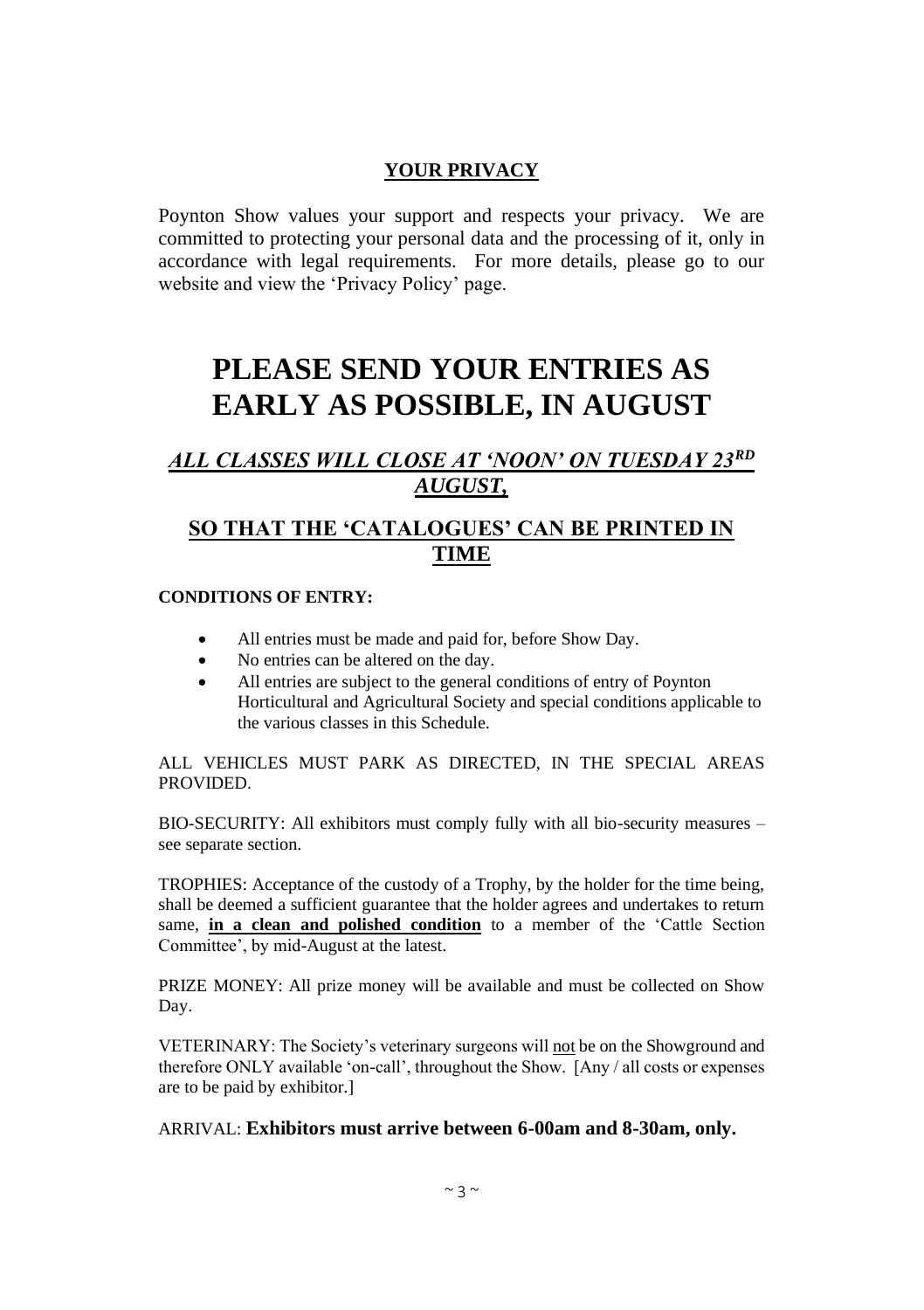NON-RESPONSIBILITY: The 'Society shall not be responsible for any loss which Exhibitors may incur from injury or mishap to their property during the show and every Exhibitor shall indemnify the 'Society against claims that arise through the presence on the Showground of him / herself, stock or otherwise.

#### RIGHT TO CANCEL, AMALGAMATE OR LIMIT CLASSES

The 'Society reserve the right to cancel, amalgamate or limit the number entries in any class or classes. In the event of any return of entries the appropriate fee will be refunded.

Objections to entries or awards must be made in writing within one hour of the completion of the judging of the class or special concerned, accompanied by a deposit of £10.00 for each protest. The Committee will investigate the matter and their decision shall be final.

JUDGES: the Committee reserve the right to vary or add to the panel of judges as it deems necessary.

ALL **'VEHICLE PASSES'** MUST BE DISPLAYED PROMINENTLY, ON VEHICLES CARRYING LIVESTOCK. NO VEHICLE WILL BE ALLOWED ON THE SHOWGROUND UNLESS DISPLAYING AN APPROPRIATE 'VEHICLE PASS'.

The address of the Showground is:-

Poynton Park, South Park Drive, Poynton, Cheshire, SK12 1BN

The official 'Location Number' for Poynton Show is - 06/358/8000- 01

Exhibitors must submit a Passport for each animal.

REFRESHMENTS: -

Food will be available on the Showground from 8-00 a.m., on Show Day.

The 'CATTLE SECTION' Committee and Support Team at time of printing, are:-

#### **Brian & Angela Wragg, Chris & Debbie Hopley, Malcolm & Sue Clayton, Sheila Lamb, Edward Garnett and Nic Bridge.**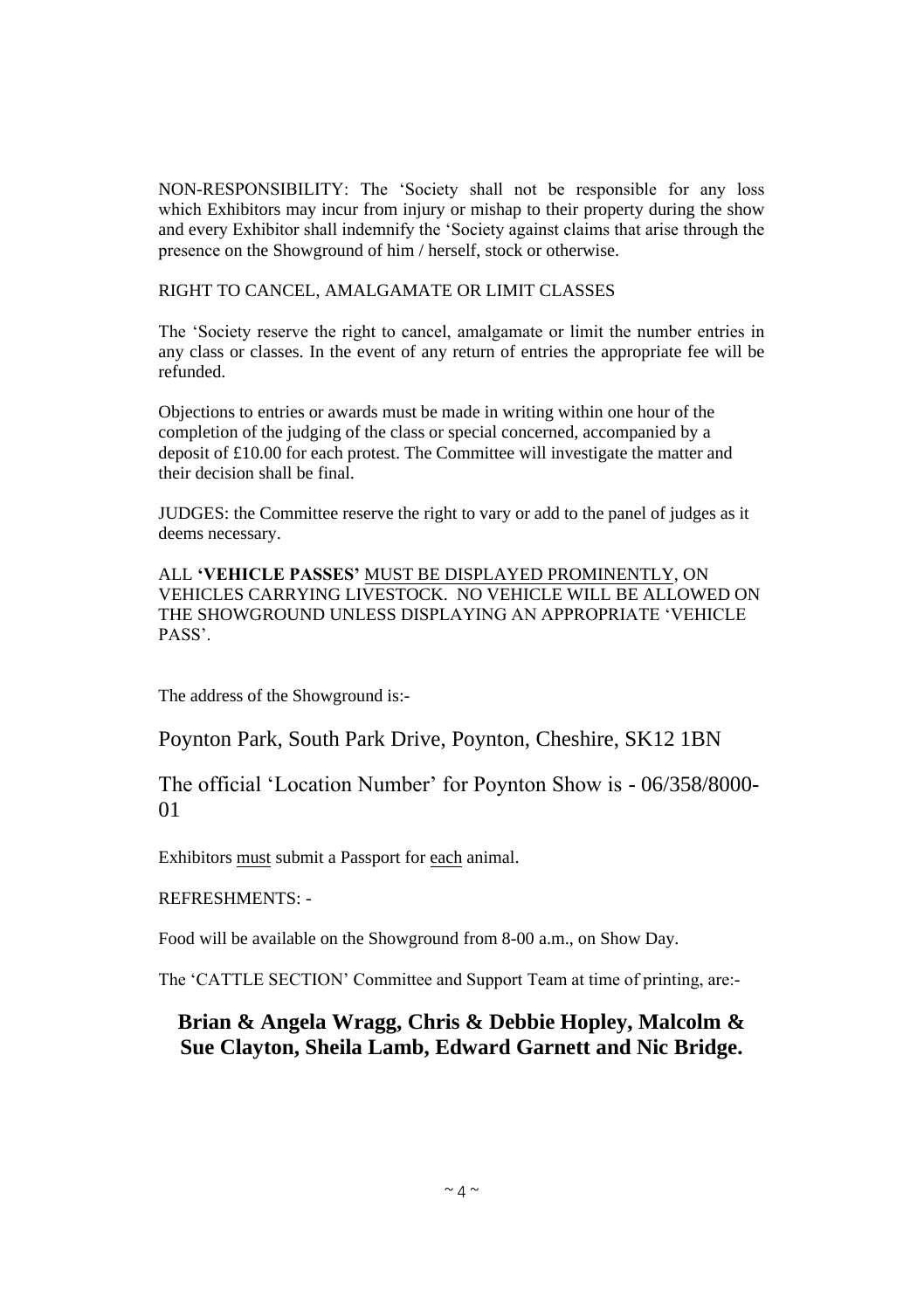#### **PRIZE MONEY**

Unless otherwise stated, prize money in all cattle classes will be as follows:-

|                |     | 1 <sup>st</sup> | 2 <sub>nd</sub> | 3rd |
|----------------|-----|-----------------|-----------------|-----|
| <b>Singles</b> | £25 | £15             | £10             |     |
| Pairs          |     | £15             | £10             | £5  |

Rosettes will be from  $1<sup>st</sup>$  to  $6<sup>th</sup>$  place.

The exception being classes 110 – 113 (Young Handlers), for which everyone who enters, will receive a Rosette :-

> Champion will receive £15 Reserve Champion £10 Third place £5

Supreme Dairy Show Champion Will receive the appropriate trophy, Sash and £50

Supreme Dairy Show Champion Pair Will receive the appropriate trophy and £20

Class 100 Supreme Show Junior Beef Champion Will receive the appropriate trophy and £30

Class 101 Supreme Beef Show Champion Will receive the appropriate trophy, Sash and £50

Class 102 Supreme Beef Show Champion Pair Will receive the appropriate trophy and £20

#### **ENTRY FEES:**

**It is £10 for all classes, except for 'Pairs' which are £5 per class.** 

**'Young Handler' classes are FREE and are for people aged 25 and under, as at / on Show Day itself. These classes may be split into age-appropriate groups.**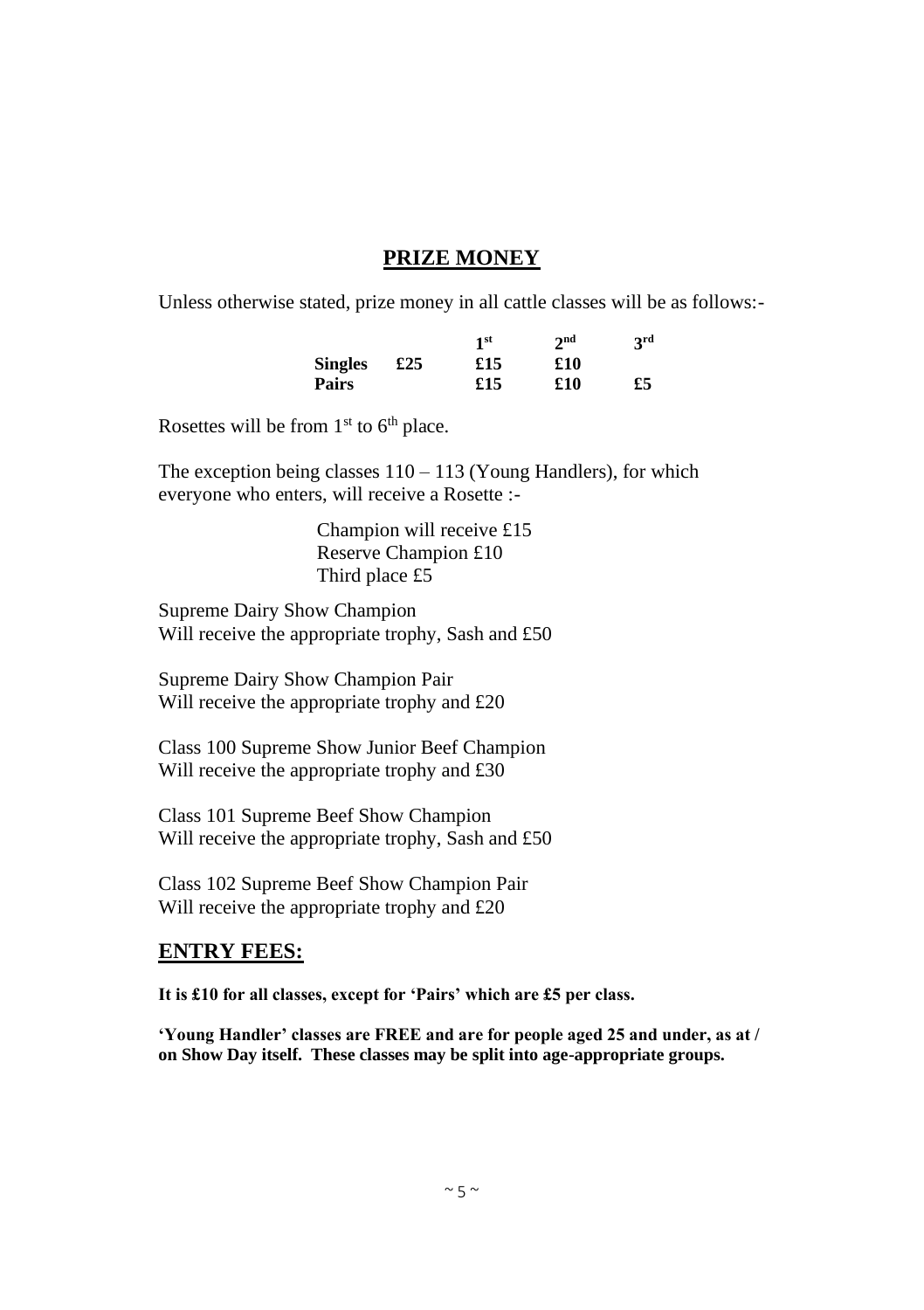# **DAIRY CATTLE**

# **OPEN DAIRY CLASS**

Classes open to both black & white and red & white

#### Judge TBA

Judging: RING 1 from 10-30a.m.

Classes:

- 1. MAIDEN HEIFER born in 2021
- 2. HEIFER in calf born in 2020
- 3. HEIFER in milk or JUNIOR COW [up to 2 calves]
- 4. SENIOR COW [3 calves or more]
- 5. PAIR OF ANIMALS, to be owned by the same exhibitor.

| Champion: | The "LOMAS & GYTE" challenge cup, |
|-----------|-----------------------------------|
|           | Holstein UK & Ireland rosette and |
|           | <b>Poynton Show Rosette</b>       |

Reserve Champion: Holstein UK & Ireland rosette and Poynton Show Rosette

#### **The 'Society wishes to thank Holstein UK & Ireland for the rosettes.**

#### **OR Champion any other dairy:The Graham C Mitchell Shield Poynton Rosette**

Reserve: Poynton Rossette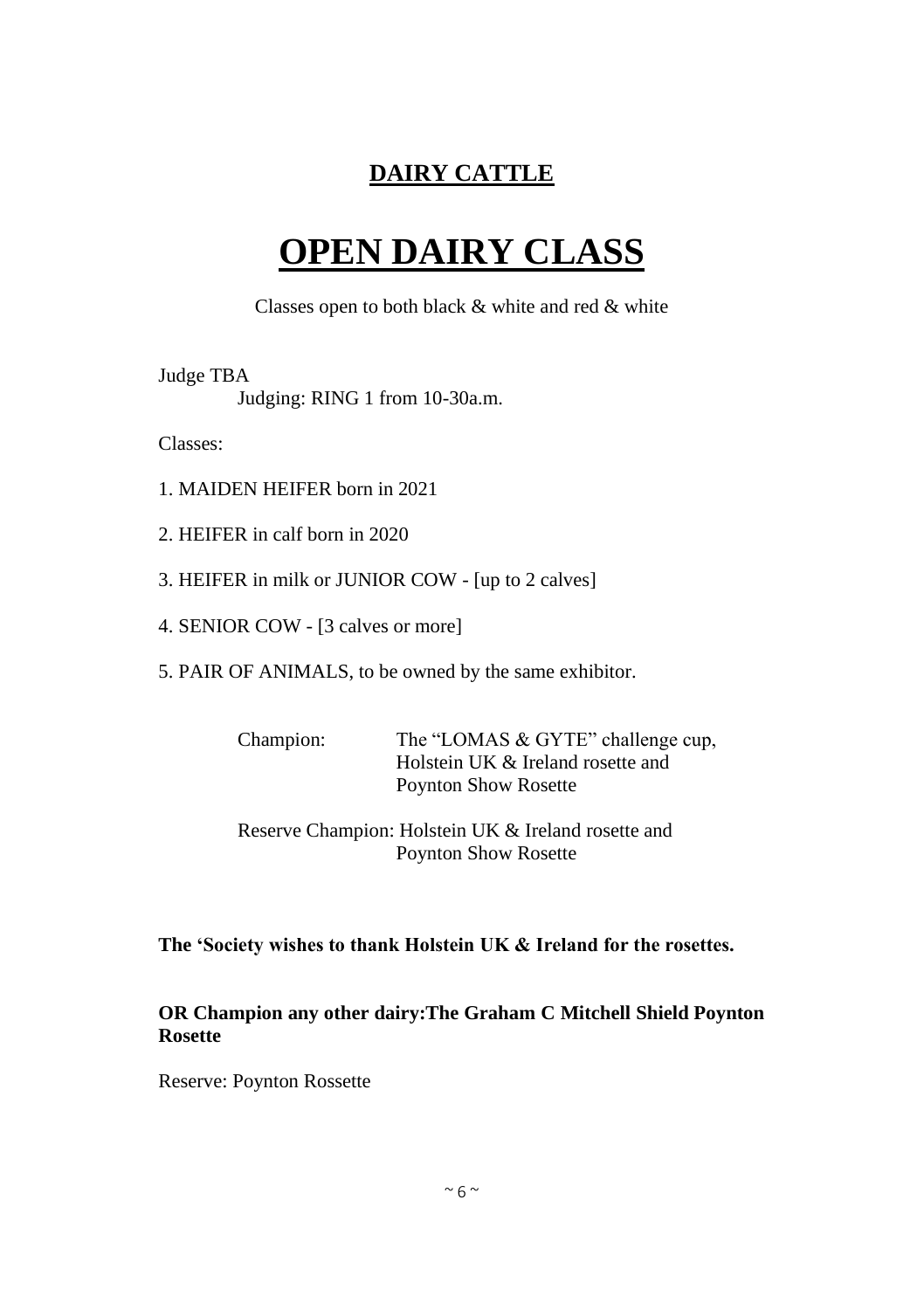# **SPONSORS**

# **"Mid-Cheshire Feeds Limited" Baguley Fold Farm, Marthall, Knutsford, WA16 7SQ 01625 890183**

THE 'SOCIETY WOULD LIKE TO THANK ALL OF OUR SPONSORS AND DONORS FOR THEIR SUPPORT.

SIMILARLY, ALL THOSE WHO HELP WITH THE

CATTLE SECTION ON 'SHOW DAY' and OUR

COMMITTEE MEMBERS, TOO.

WE HOPE YOUR SUPPORT / CONTRIBUTION CAN

CONTINUE IN FUTURE YEARS.

[New Sponsors and Donors are most welcome]

# **"THANK YOU", ALL, VERY MUCH INDEED.**

*Nic Bridge*

Chairman – Cattle Section

 $\sim$  7  $\sim$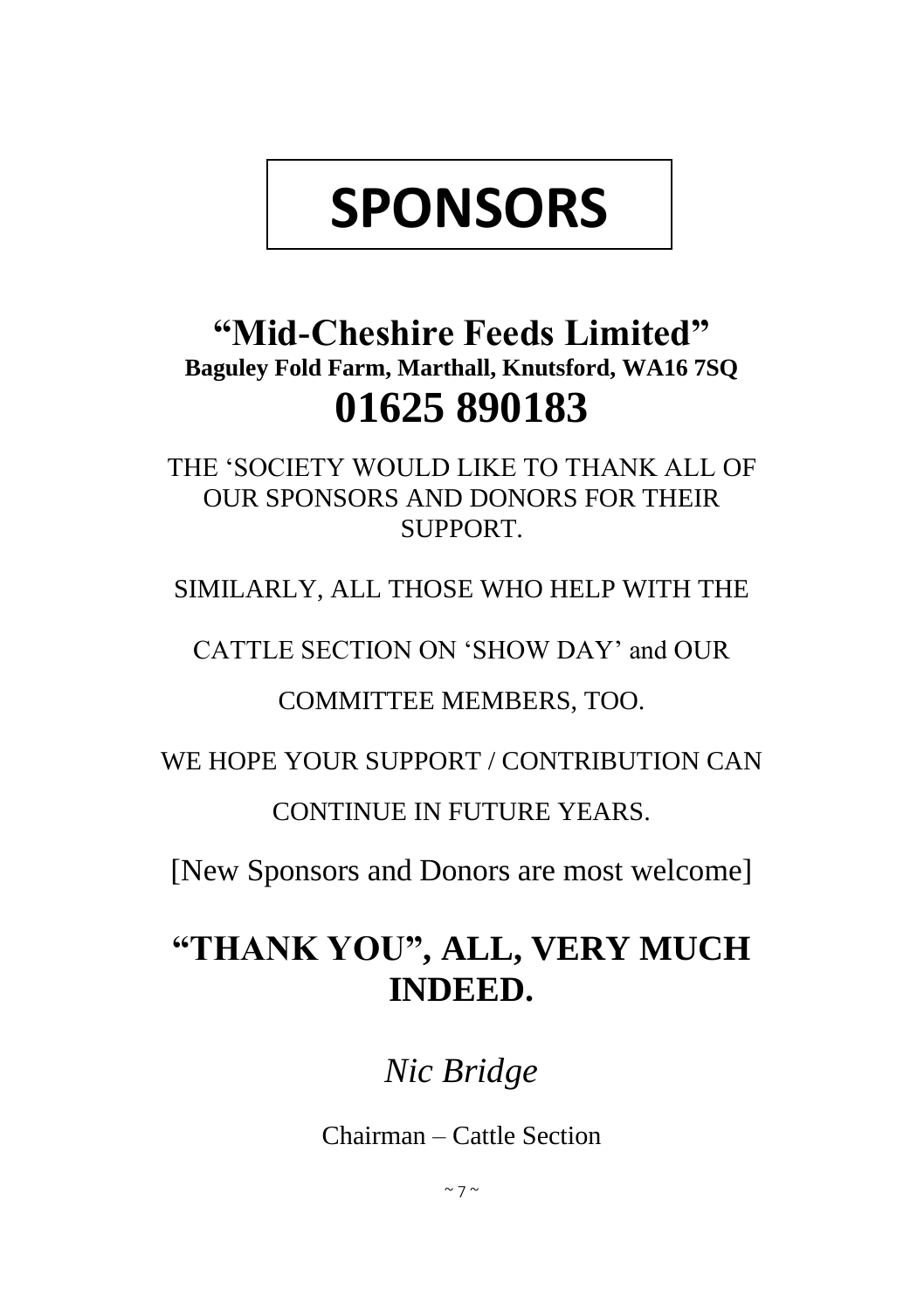# **BEEF CATTLE**

# **All bulls 10 months old and over, are to be rung and lead using a staff or by 2x leaders**

# **HEREFORD**

Judge: TBA Judging: RING 2, from 10.30am

Classes

30. BULL, born **before** 1 st Jan 2020

31. BULL, born **after** 1 st Jan 2021

32. HEIFER / COW any age in calf or with calf at foot

33. HEIFER, born after 1st Jan 2021

34. PAIR of Animals, to be owned by the same exhibitor

### **The winners of classes 31 & 33 will be judged against each other, to decide on which will go forward to the Junior Championship.**

Champion: The "CLIVE RICHARDS" perpetual challenge cup North of England Herefords Breeders Association rosette Poynton Show Rosette

Reserve Champion: Poynton Show Rosette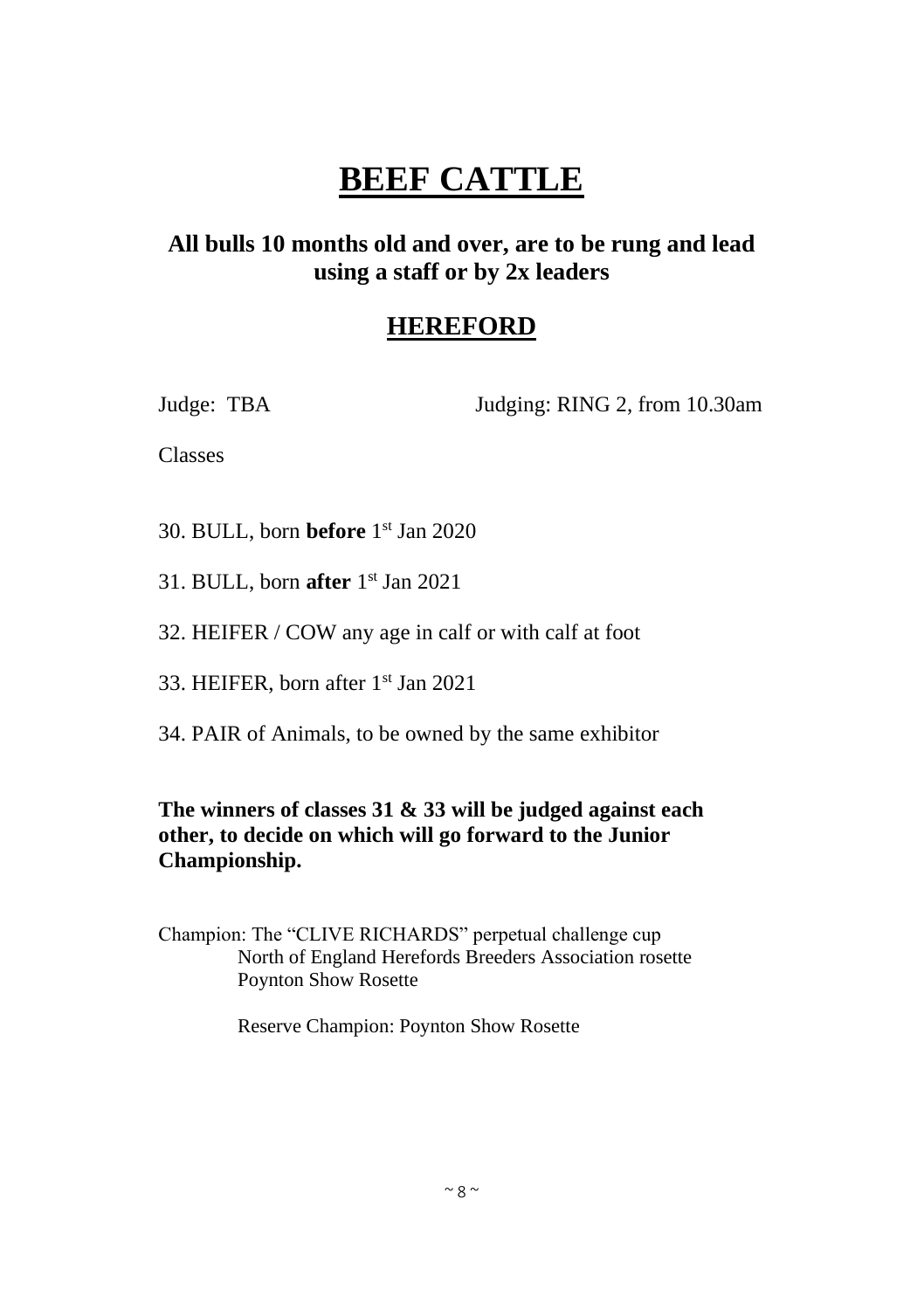### **LONGHORN**

Judge: TBA Judging: RING 2, following Hereford

Classes

40. BULL, any age

41. COW in calf or with calf at foot.

42. HEIFER, born after 1<sup>st</sup> January 2020

43. HEIFER, born after 1<sup>st</sup> January 2021

44. SUPREME CHAMPION – RESERVE SUPREME CHAMPION

45. PAIR OF ANIMALS, to be owned by the same exhibitor.

**The winners of classes 40 & 43 will be judged against each other, to decide on which will go forward to the Junior Championship.** 

> Champion: The "Betty Mitchell" Shield Longhorn Rosette and Poynton Show Rosette.

> Reserve Champion: Poynton Show Rosette

**The 'Society wishes to thank Longhorn Cattle Society for the rosettes.**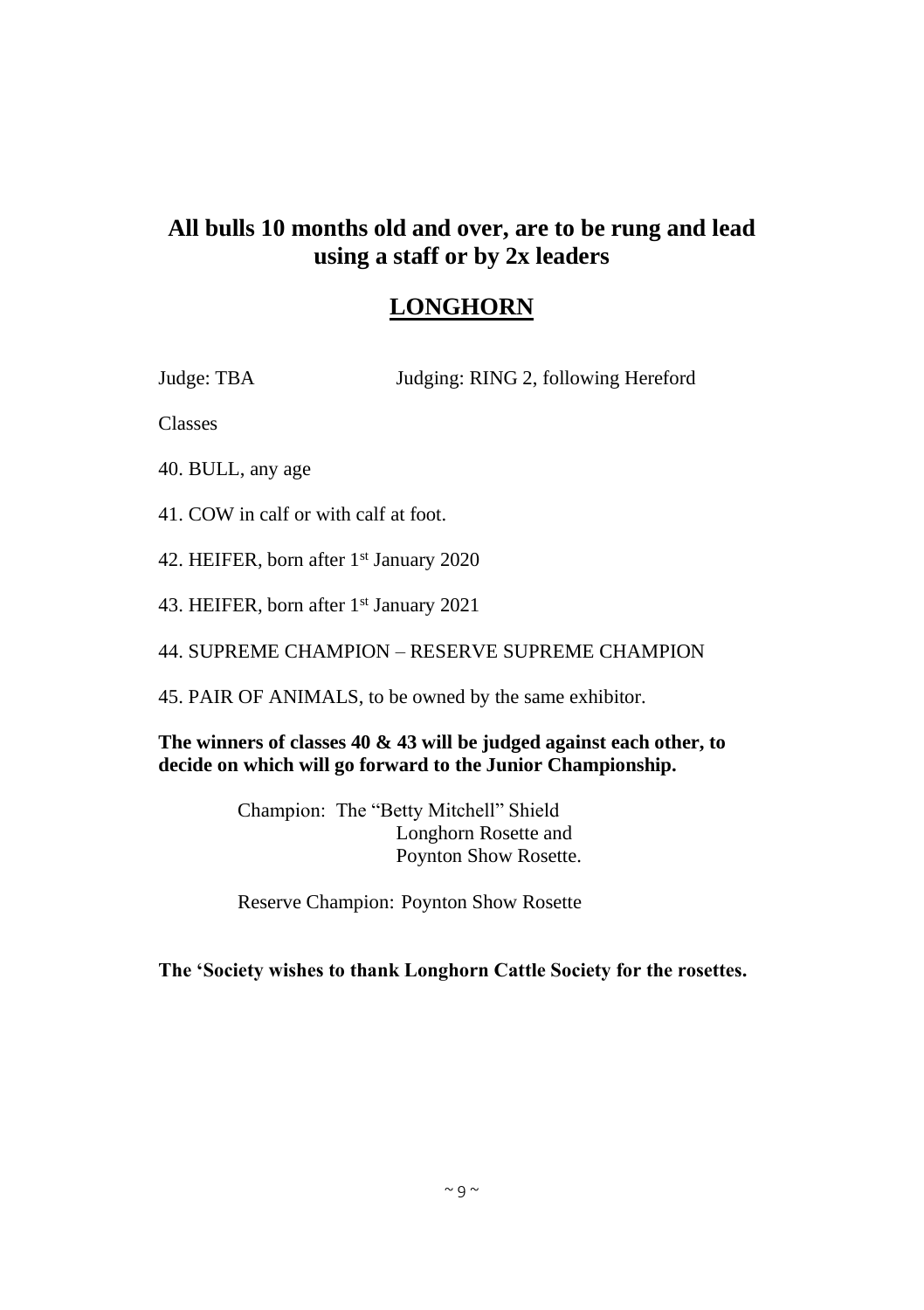# **HIGHLAND**

Judge: TBA Judging: RING 2, following Longhorn

Classes

50. BULL, any age

51. COW, any age in calf or with own calf at foot

52. HEIFER born in 2020

53. HIEFER born on or after 1<sup>st</sup> January 2021

54. BEST CALF born in 20

55. PAIR OF ANIMALS, owned by the exhibitor.

**The winners of classes 50, 53 & 54 will be judged against each other, to decide on which will go forward to the Junior Championship.** 

Champion: "THE ROYAL BANK OF SCOTLAND" silver challenge trophy

> Highland Cattle Society Rosette Poynton Show Rosette

Reserve Champion: Poynton Show Rosette

**The 'Society wishes to thank the 'NORTH OF ENGLAND HIGHLAND CATTLE BREEDERS CLUB SOCIETY' for the rosettes. To also thank, the 'HIGHLAND CATTLE SOCIETY' for the champion' rosettes.**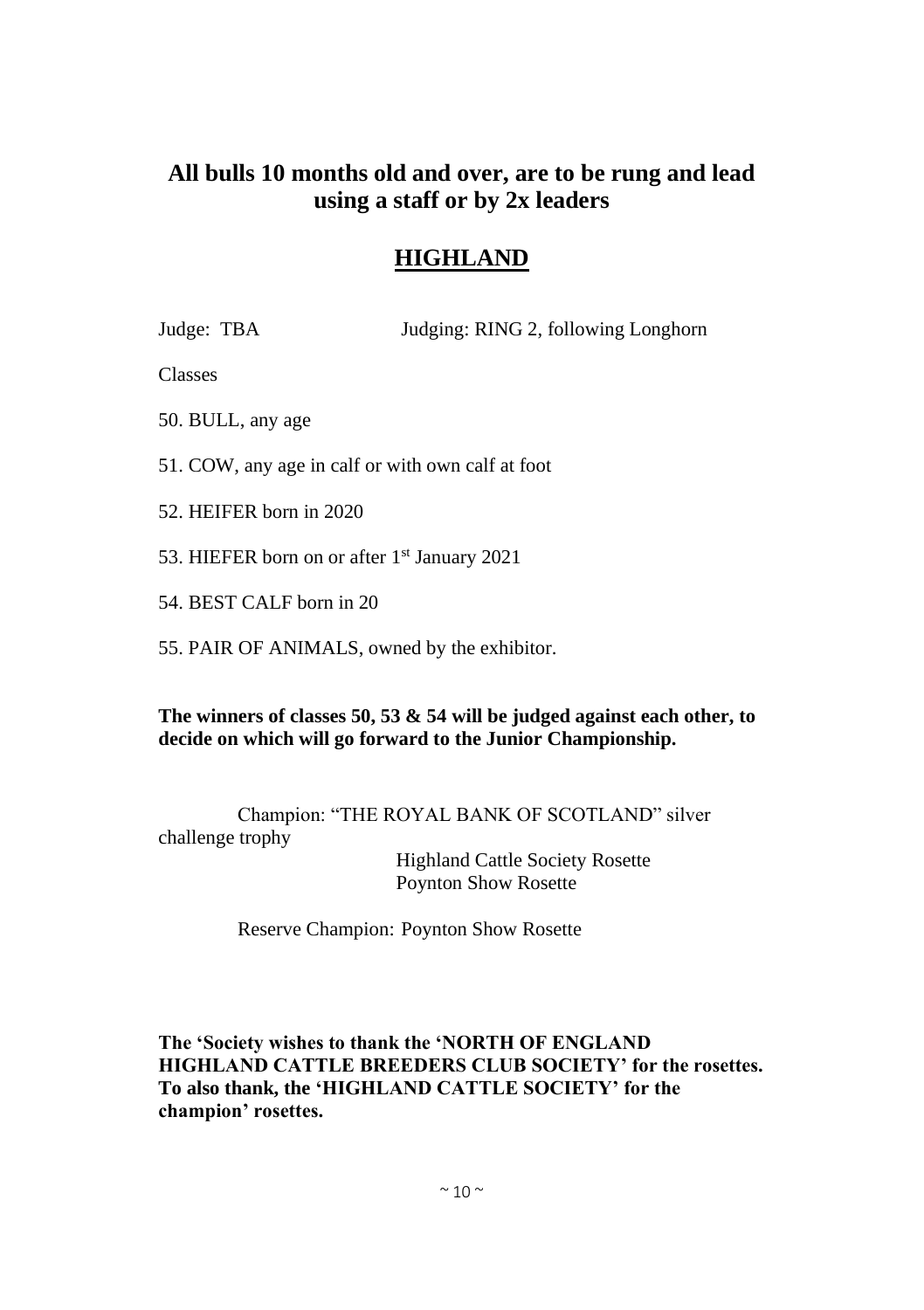### **BRITISH BLONDE**

Judge: TBA Judging: RING 2, following Highland

Classes

60. BULL, any age

61. MAIDEN HEIFER born on or after 1st January 2021

62. HEIFER born after 1<sup>st</sup> January 2020, in Calf or with Calf

63. COW, any age, in calf or with calf at foot.

64. PAIR OF ANIMALS, to be owned by the same exhibitor

**The winners of classes 60 & 61 will be judged against each other, to decide on which will go forward to the Junior Championship.** 

Champion: Poynton Show 'British Blonde' Trophy British Blonde Cattle Society rosette Poynton Show rosette

Reserve Champion: Poynton Show rosette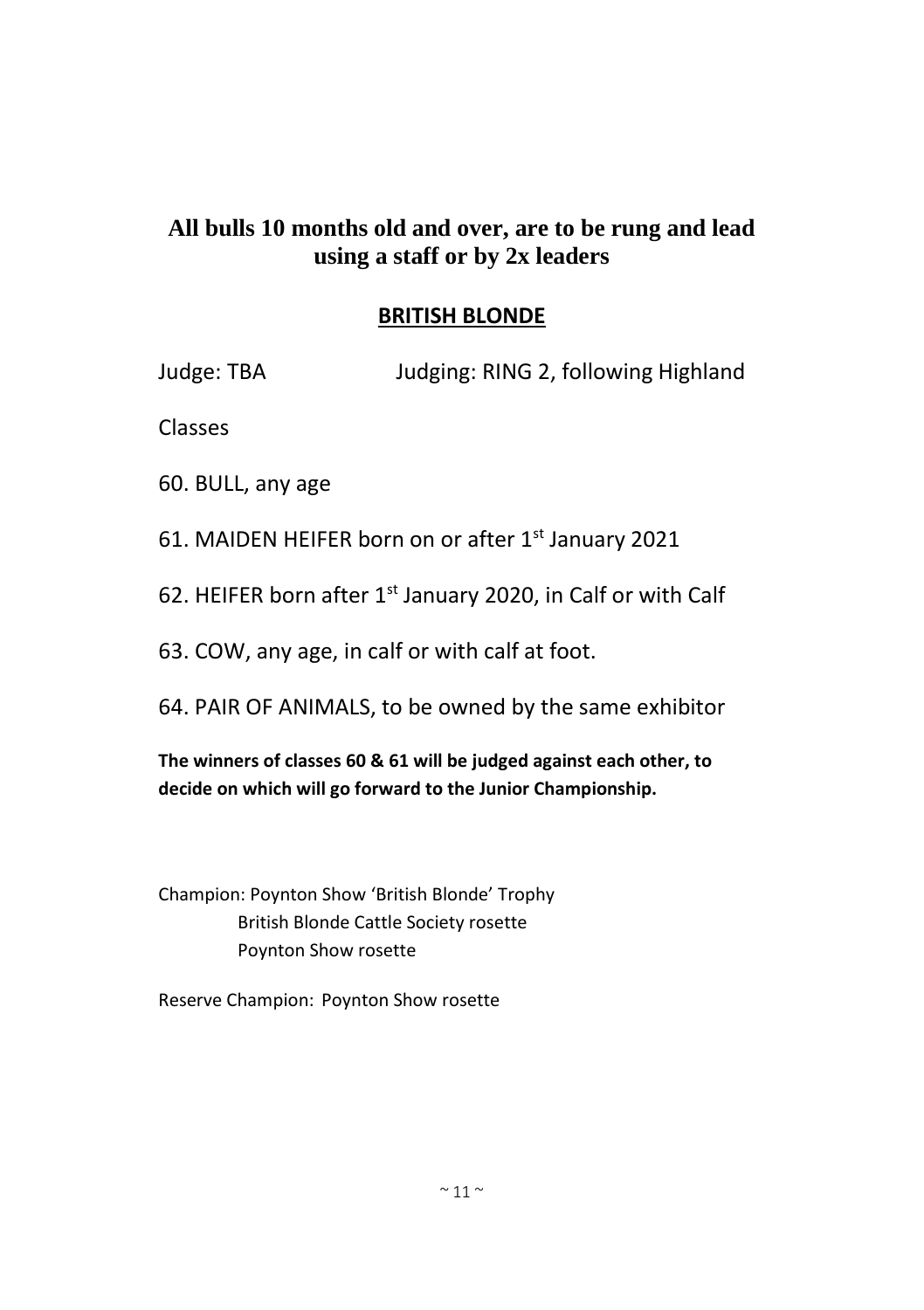# **ANY OTHER PURE NATIVE BEEF BREED**

Judge: TBA Judging: RING 1, following Blondes

Classes

70. BULL, any age

71. MAIDEN HEIFER born on or after 1<sup>st</sup> January 2021

72. HEIFER born after 1<sup>st</sup> January 2020 in Calf or with Calf

73. COW, any age, in calf or with calf at foot.

74. PAIR OF ANIMALS, to be owned by the same exhibitor

**The winners of classes 70 & 71 will be judged against each other, to decide on which will go forward to the Junior Championship**

> Champion: The "Wright & Morten" Challenge Cup Poynton Show rosette

Reserve Champion: Poynton Show rosette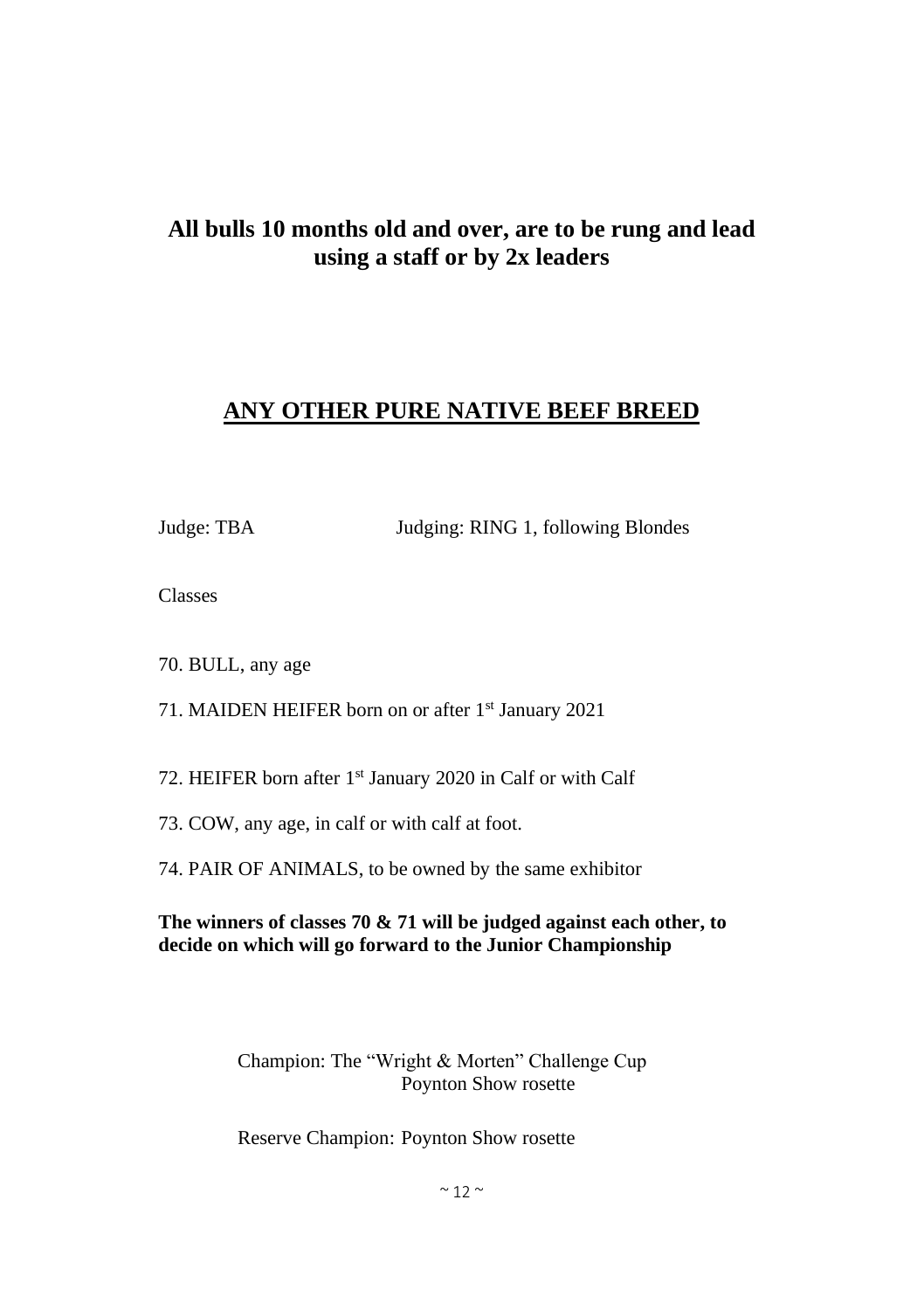# **ANY OTHER CONTINENTAL BEEF BREED**

Judge: TBA Judging: RING 1, following Any Other Native

Classes

80. BULL, any age

81. MAIDEN HEIFER born on or after 1<sup>st</sup> January 2021

82. HEIFER born after 1<sup>st</sup> January 2020 in calf or with calf

83. COW, any age, in calf or with calf at foot

84. PAIR OF ANIMALS, to be owned by the exhibitor

**The winners of classes 80 & 81 will be judged against each other, to decide on which will go forward to the Junior Championship.** 

> Champion: The "T.SIGLEY" cup, Poynton Show Rosette

> Reserve Champion: Poynton Show Rosette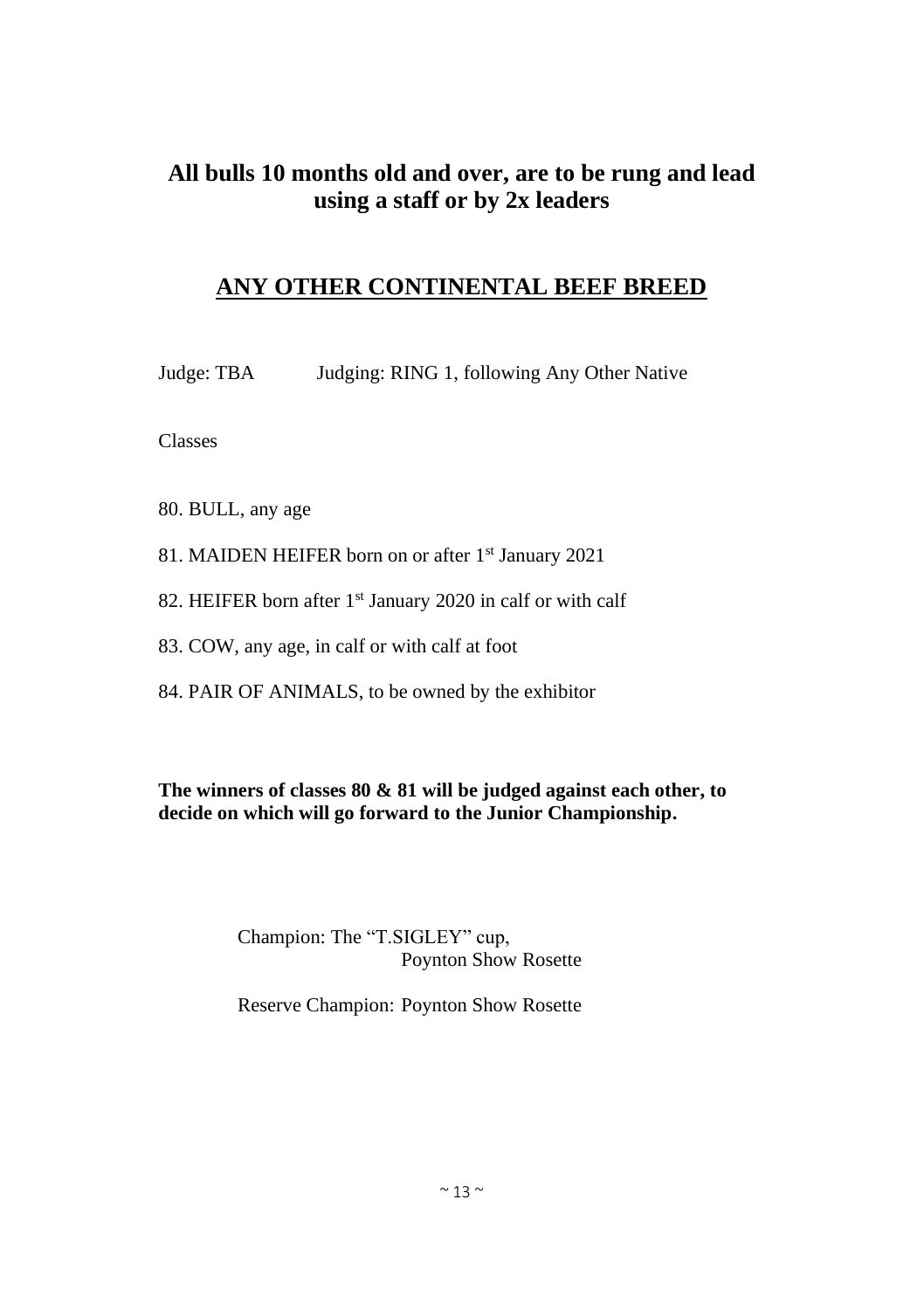# **COMMERCIAL BEEF CLASSES**

[Note: Excluding pure bred entries from previous classes]

Judge: TBA Judging: RING 1 following, Any Other Continental

Classes

90. STEER SIRED BY CONTINENTAL BULL

91. HEIFER SIRED BY CONTINENTAL BULL

92. STEER SIRED BY NATIVE BULL

93. HEIFER SIRED BY NATIVE BULL

94. BEST PAIR of butchers beef type cattle, to be owned by one exhibitor.

Champion: The "DENIS SPEARING" perpetual challenge cup Poynton Show Rosette

Reserve Champion: Poynton Show rosette

# **All bulls 10 months old and over, are to be rung and lead using a staff or by 2x leaders**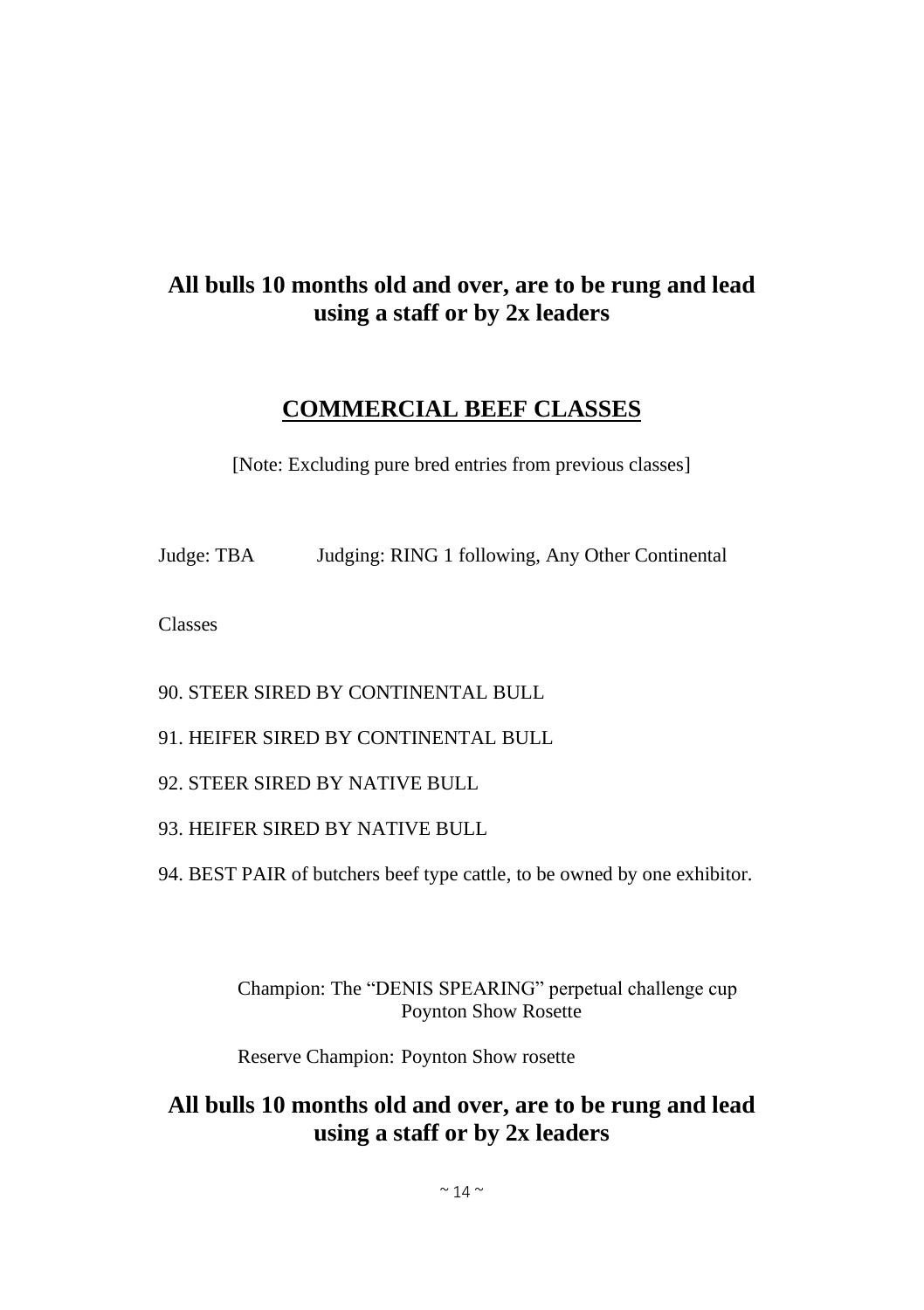# **SUPREME BEEF INTERBREED CHAMPIONS**

Judge: Panel of Judges

Class:

**100. JUNIOR CHAMPION** any Bull or Heifer born after 1<sup>st</sup> January 2020 drawn from earlier classes

> SUPREME SHOW JUNIOR CHAMPION The 'J T Cotterill & Sons' Perpetual Challenge Trophy Poynton Show Rosette, £30

#### SUPREME SHOW RESERVE JUNIOR CHAMPION Poynton Show Rosette, £15

Class:

**101. ALL THE BEEF CHAMPIONS -** ALL exhibitors to be judged on equal merit

> SUPREME BEEF SHOW CHAMPION The "F.R Marshall & Company" Silver Salver, £50 and Poynton Show Sash and Rosette

#### SUPREME BEEF RESERVE SHOW CHAMPION Poynton Show Rosette, £25

Class:

**102. CHAMPION PAIRS -** Winning pair from each section of all beef classes, to be owned by one exhibitor.

> SUPREME SHOW CHAMPION PAIR The "Arnold & Martin" challenge cup Poynton Show Rosette, £20

RESERVE SHOW CHAMPION PAIR Poynton Show Rosette, £10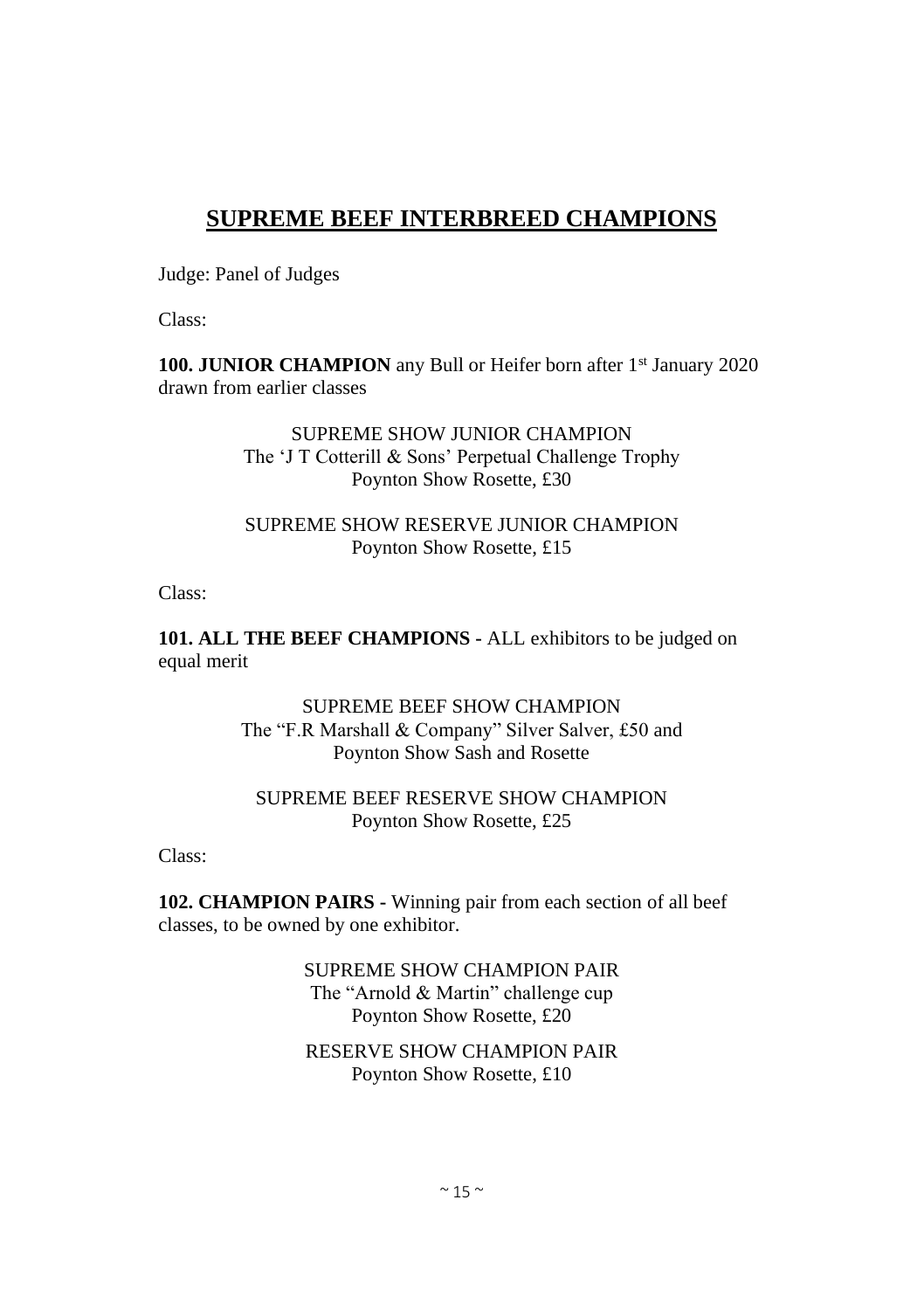# **"YOUNG HANDLER" CLASSES**

#### (Age 16 and under, on Show Day)

### *Great care must be taken to ensure no handler is injured. Age / Size of handler must be appropriate to the Size of the animal.*

Judges: TBA - (beef) - (dairy)

#### **Enter on Show Day itself, all entries are FREE and everyone gets a Rosette.**

Subject to the Judge's discretion, the classes may be split into two (on day of show), on the basis of age.

Classes:

110. BEST DAIRY CALF (any dairy breed under one year old on the day of show).

Champion: The "Alan Shatwell Cup", Poynton Show Rosette and £15

111. BEST YOUNG HANDLER - DAIRY

| Best Young Handler: | "Poynton Show Shield", Poynton Show" |
|---------------------|--------------------------------------|
| Rosette and $£15$   |                                      |
| Second Handler:     | Poynton Show Rosette and £10         |
| Third Handler:      | Poynton Show Rosette and £5          |

112. BEST BEEF CALF (any beef breed under one year old on the day of show).

Champion: The "J Wainwright" Trophy, Poynton Show Rosette and £15

#### 113. BEST YOUNG HANDLER - BEEF

Best Young Handler: Poynton Show Shield, Poynton Show Rosette and £15 Second Handler: Poynton Show Rosette and £10 Third Handler: Poynton Show Rosette and £5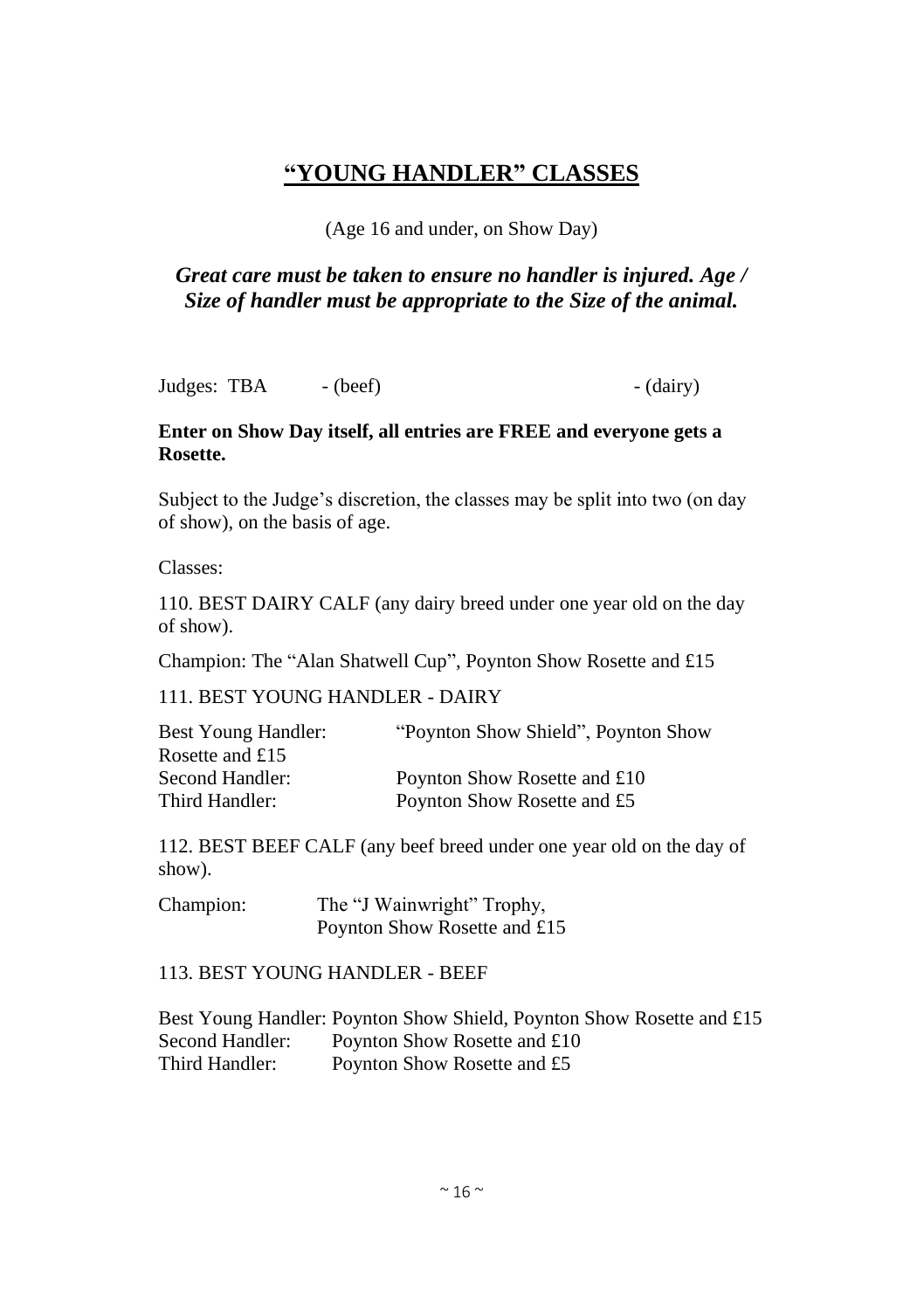# **"THE GRAND PARADE"**

# THIS WILL TAKE PLACE IN "THE MAIN RING" AT 3pm

# **EACH LEADER WHO PARTICIPATES IN THE "GRAND PARADE" WILL BE ELIGIBLE TO BE ENTERED FOR A FREE DRAW**

[Raffle tickets given out when lining up]

# CASH PRIZE IS £50

**Poynton Horticultural & Agricultural Society** Founded 1885